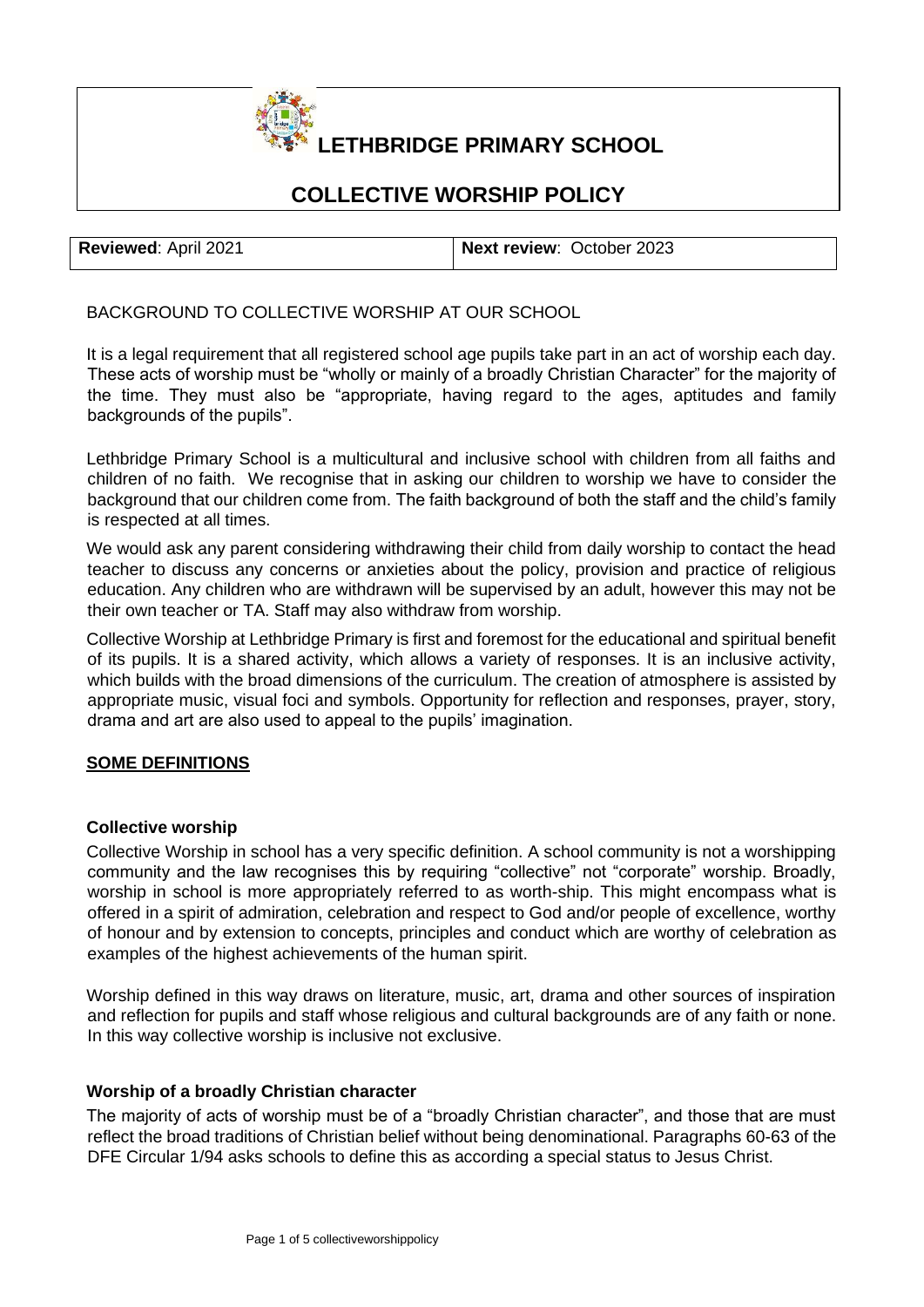If we are to be inclusive in our worship in this school, taking the family backgrounds of the children into consideration, then, when according a special status to Jesus Christ, all pupils, whatever their beliefs, need to be respected. It is therefore appropriate in this school to tell stories of the life of Jesus, but inappropriate for all children to be required to address Him in prayer.

Many of the characteristics of Christianity are shared by all the faiths. It is important to concentrate on these as well as those specific to Christianity.

#### **VALUES AND AIMS**

We believe at this school that collective worship both supports and strengthens what we aim to do in every aspect of school life. Our caring ethos, and the value which we place on the development of the whole child; spiritually, morally, socially, culturally and intellectually is reflected in our worship. We value this special time in the school day for the space it gives children to develop a reflective approach to life and the ability to express their reflections in traditionally religious ways or any other appropriate manner.

#### **Through our collective worship we aim to provide a caring and supportive environment for children to:**

- Become increasingly aware of themselves as individuals and groups within the school and wider community
- Grow in understanding of the feelings of the other people in everyday situations and beliefs
- Explore the language which people use to express their feelings
- Deepen their sense of wonder about the world around them
- Grow in confidence when making a presentation to the group or whole school
- Respond freely to religious and/or spiritual stimulus
- Acknowledge diversity and affirm each person's life stance, whether it be religious or not

Worship both reflects and nurtures the ethos of the whole school. It encompasses all aspects of school life and all areas of the curriculum so that every member of staff and every pupil may feel involved. In particular, school worship here develops the feeling of belonging to a community which is essential for personal development and spiritual growth.

# **OBJECTIVES**

We see school worship as an educational opportunity with clear objectives. We use this time to encourage pupils to:

- Show interest in, and a concern for, members of the school community
- Celebrate special occasions together
- Show concern for the daily happenings in school life, the local community, the wider world
- Share appreciation of worthwhile projects undertaken by groups within the school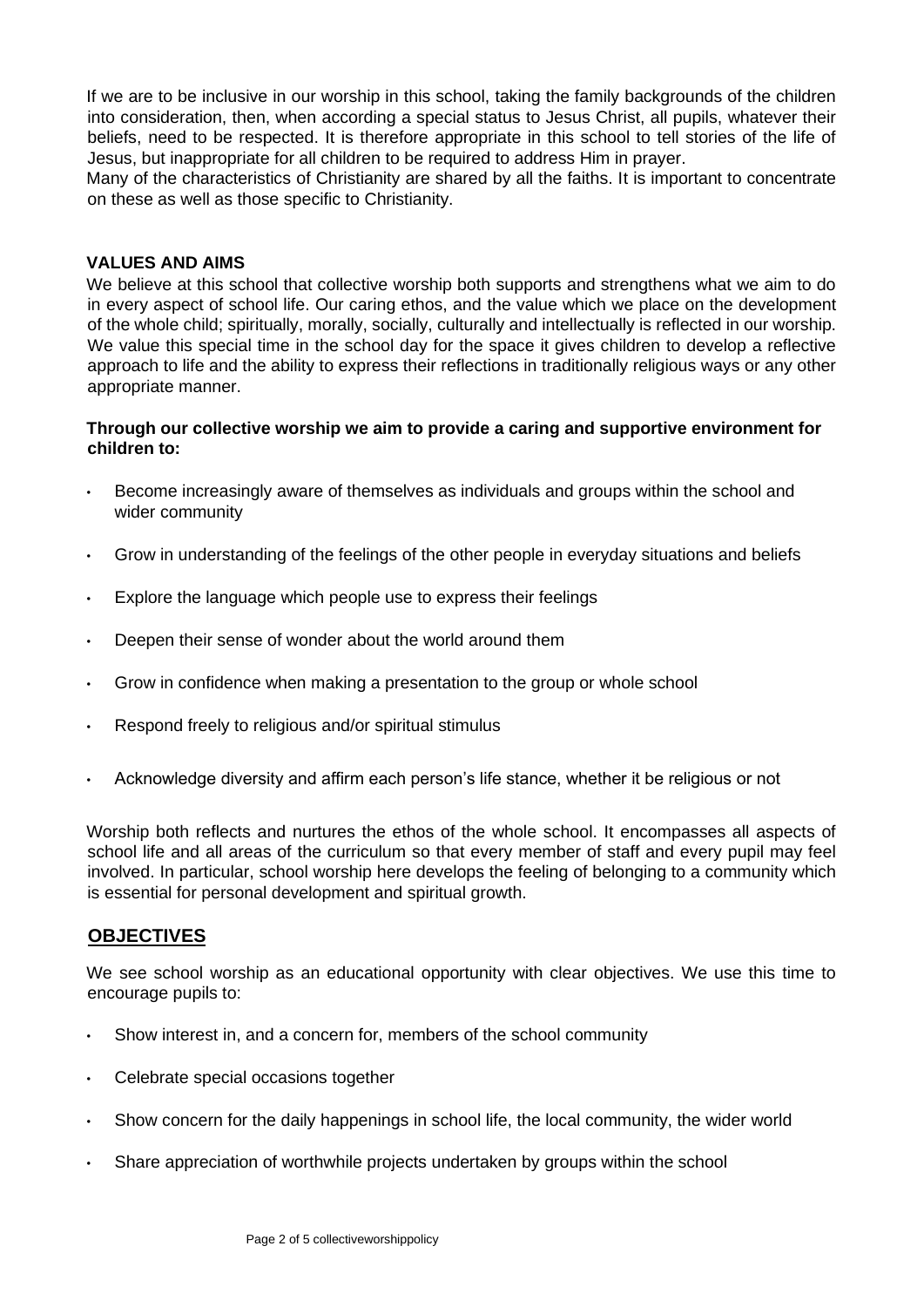- Explore and review the variety of values, attitudes, standards, manifested in religions and society
- Reflect upon dimensions of human life the wonderful, beautiful, joyful, heroic, humorous, tragic, sorrowful, solemn….
- Reflect on the way in which humankind has expressed the deepest spiritual feelings, through the creative and expressive arts, scientific discovery, religious practice, service to God and other people

# **PLANNING**

In our school we combine our acts of worship with assembly, helping to ensure that worship takes place within a broad educational framework. Assemblies will take place in the hall as a whole school, team group, key stage or primary split group (i.e. half the school vertically) or using an online method such as Microsoft Teams.

| Day       | KS1                                                         | KS2                                               |  |
|-----------|-------------------------------------------------------------|---------------------------------------------------|--|
| Monday    |                                                             | Whole School or Key Stage Assembly                |  |
|           | <b>SLT/Visitor Led</b>                                      |                                                   |  |
| Tuesday   | Individual Class Assembly led by<br>class teacher           | Individual Class Assembly led by<br>class teacher |  |
| Wednesday |                                                             | Key Stage or class/Singing Assembly               |  |
|           | Class/Year Group/Whole school Assembly                      |                                                   |  |
| Thursday  | Primary split groups, usually led by a class or year group. |                                                   |  |
|           | Parents are invited to these assemblies                     |                                                   |  |
| Friday    | Whole School Celebration Assembly                           |                                                   |  |

#### *Visitors who lead Monday assemblies are made aware of the school values and may choose to use the value as a focus for their assembly. Themes which encompass religious festivals, known national or international events, and aspects taken from the school calendar are also used by staff leading worship.*

We believe that creating the right atmosphere is crucial to the quality of the worship. Therefore, the time is not over-dominated by school administration or moralising. We plan the time so that there is a variety in content and methods, allowing opportunity for quiet personal reflection/worship.

#### **We choose from a range of methods, including:**

- Pupil's contributions
- Sacred and secular stories/readings
- Dance/drama
- Prayer/meditation/songs/hymns/music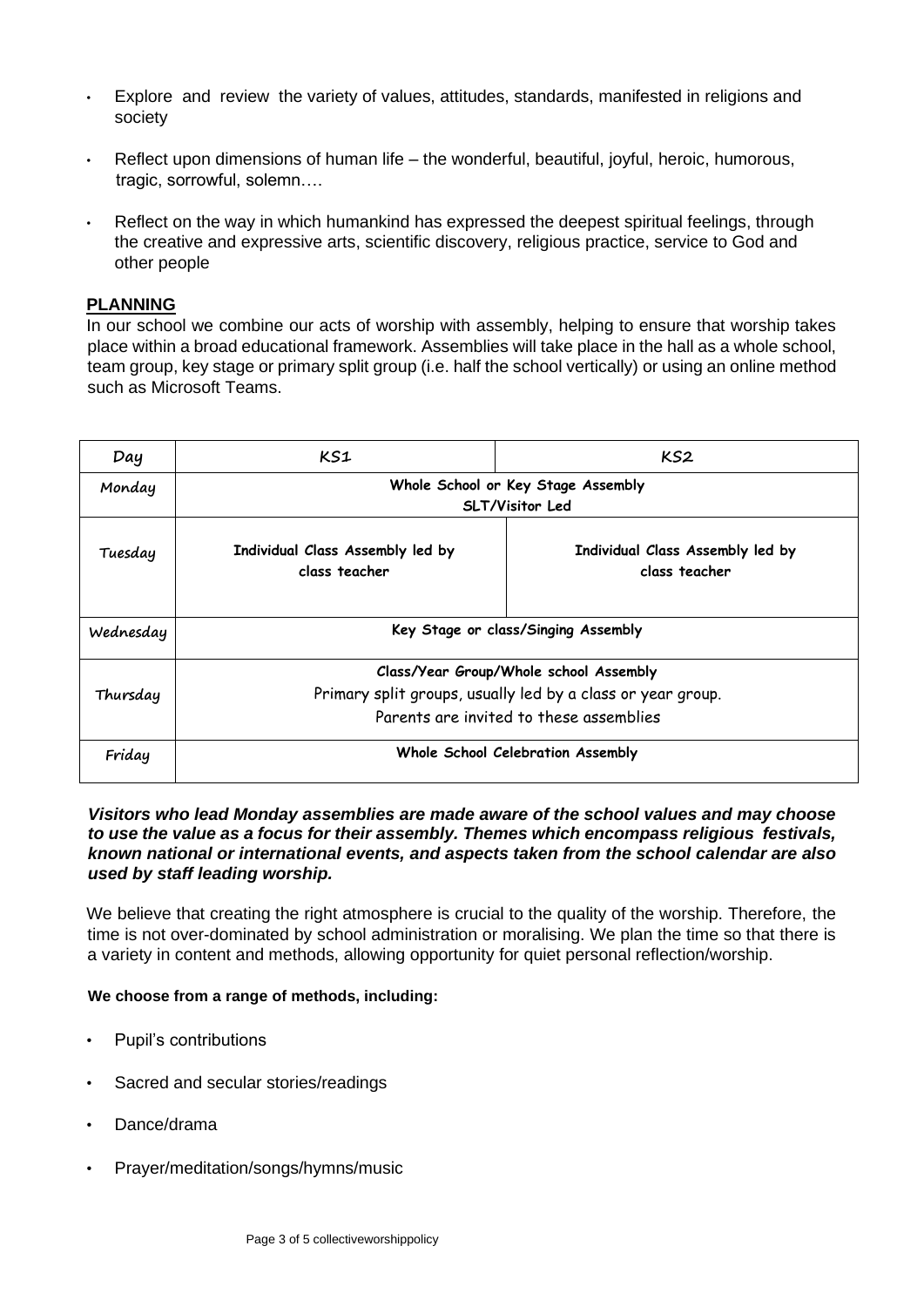- Artefacts/natural materials
- Visual aids/focal points
- Dialogue/creative silence
- **Visitors**

# **Visitors**

We enjoy the fresh approach which visitors can bring to our school worship and we have good links with those who visit us regularly to lead worship.

# **SUCCESS CRITERIA**

At this school we evaluate our acts of worship against some of the following:

- Involvement, enjoyment, attention, reaction of pupils
- The growth of respect and tolerance within the school community
- Positive response to shared experience
- Good order with an atmosphere which matches the theme
- A contribution to individual and community sense of well being
- A sense of occasion
- Enrichment of pupil's experience through a diverse approach

# **SOME CHALLENGES**

#### **Staff non-contact time**

We appreciate the need for staff to have some time during the school day set aside for planning and preparation. We also recognise the value of the whole school, including staff being involved in our school worship, this takes place on Friday during celebration assembly where all staff and pupils come together for assembly. During the Monday assembly staff have the opportunity to meet with their teaching assistants (this assembly will be led by the head/deputy teacher).

# **Song/music**

Song/music is a very powerful means of creating the right atmosphere and can unify and uplift the school community. A bank of music from which to draw, taken from a variety of cultures and types is available on the teaching resource drive A -Assembly

During our assemblies we take time to consider carefully the words of the songs and make this into a worshipful experience by reflecting on and responding to that song.

# **Prayer**

The use of prayer has led to a great deal of debate. We feel that prayer is a good way of enabling children to focus their thoughts. Nevertheless, pupils should not be required to say or affirm prayers in which they do not believe. We have developed various forms of introductions to our prayers which